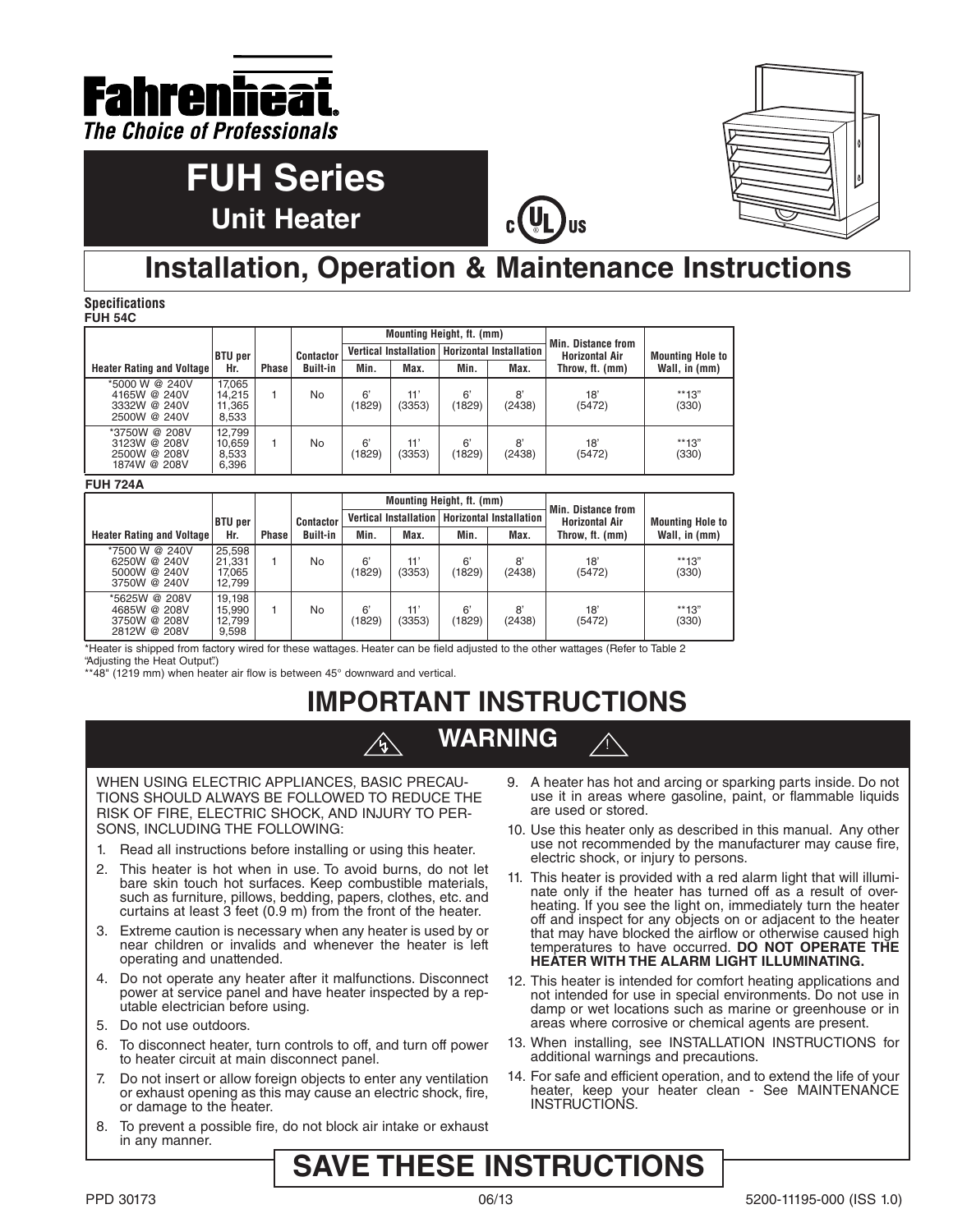# **INSTALLATION INSTRUCTIONS**

#### **WARNING A** Л

To prevent a possible fire, injury to persons or damage to the heater, adhere to the following:

- 1. Disconnect all power coming to heater at main service panel before wiring or servicing.
- 2. All wiring procedures and connections must be in accordance with the National and Local Codes having jurisdiction and the heater must be grounded.
- 3. Verify the power supply voltage coming to heater matches the ratings as shown on the heater nameplate.

**CAUTION:** ENERGIZING HEATER AT A VOLTAGE GREATER THAN THE VOLTAGE PRINTED ON THE NAMEPLATE WILL DAMAGE THE HEATER AND VOID THE WARRANTY AND COULD CAUSE A FIRE.

- 4. **CAUTION** High temperature, risk of fire, keep electrical cords, drapery, furnishings, and other combustibles at least 3 feet (0.9 m) from front of heater. Do not install heater behind doors, below towel racks, or in an area where it is subject to being blocked by furniture, curtains or storage materials. Hot air from the heater may damage certain fabrics and plastics.
- 5. To reduce the risk of fire, do not store or use gasoline or other flammable vapors and liquids in the vicinity of the heater.
- 6. When heater is to be wall or ceiling mounted, the anchoring provisions must be of sufficient strength to support the total weight of the heater plus the weight of the mounting provisions. Failure to properly secure the supporting members of the building structure could allow the heater to fall.
- 7. The following minimum clearances must be maintained:

For Vertical Airflow, Bottom of Heater to Floor: 6' (1829 mm) minimum, 11'(3353 mm) maximum Horizontal Aiflow, Bottom of Heater to Floor:

6' (1829 mm) minimum, 8'(2438 mm) maximum

Sides of heater to adjacent wall :

Airflow from Horizontal to 45° downward: 13" (330 mm) - Airflow from 45° downward to straight down 48" (1219 mm).

Discharge to any object: 36" (915 mm) minimum

8. Do not use this heater for dry out as the paint, plaster, sawdust and drywall sanding dust will permanently damage the heater and must be kept out of the heater.







### **Unpacking Your New Heater**

Remove the heater from the box and inspect it for any damage. If it appears to be damaged, immediately return it to the store from which you purchased it.

### **Tools Needed**

You will need the following tools to install your FUH Series electric heater:

- Screwdriver Needle nose pliers Pliers
- Electric Drill and 1/4" (6.35 mm) bit •Adjustable wrench

### **Hardware Needed**

You will also need the following hardware for installation:

- Enough 10 ga. min. insulated copper conductor (with ground) wire to run power from the breaker/ fuse to the heater. Only use copper wire rated at least 75° C. Do not use aluminum wire with this unit.
- Proper size fuses and circuit breakers in accordance with the National Electrical Code. Also see Table 2 Heat Output Adjustments
- Screw wood, 3/8" x 2" (9.5 mm x 50 mm) Lag bolts (Qty. 1 or 2).
- Washer, 3/8" (9.7 mm) (Qty. 2)
- Wire connectors sized to your application.

**NOTE:** For certain applications, conduit may be required (see Figure 2). Check local electrical codes. If wiring is run in conduit, be sure there is enough flexible conduit to allow the heater to be turned if necessary.



**Figure 2 - Connectors, cable, and hardware used to wire the UH-524TA**

### **Locating the Heater**

The heater should be installed out of traffic areas and at least 6' off the floor. The direction of air flow should not be restricted (ie: by columns or machinery) and the air flow should wipe exposed walls, rather than blowing directly at them. When more than one heater is used in an area, the heaters should be arranged so that the air discharge of each heater supports the air flow of the others to provide best circulation of warm air, as indicated in Figure 3, below.

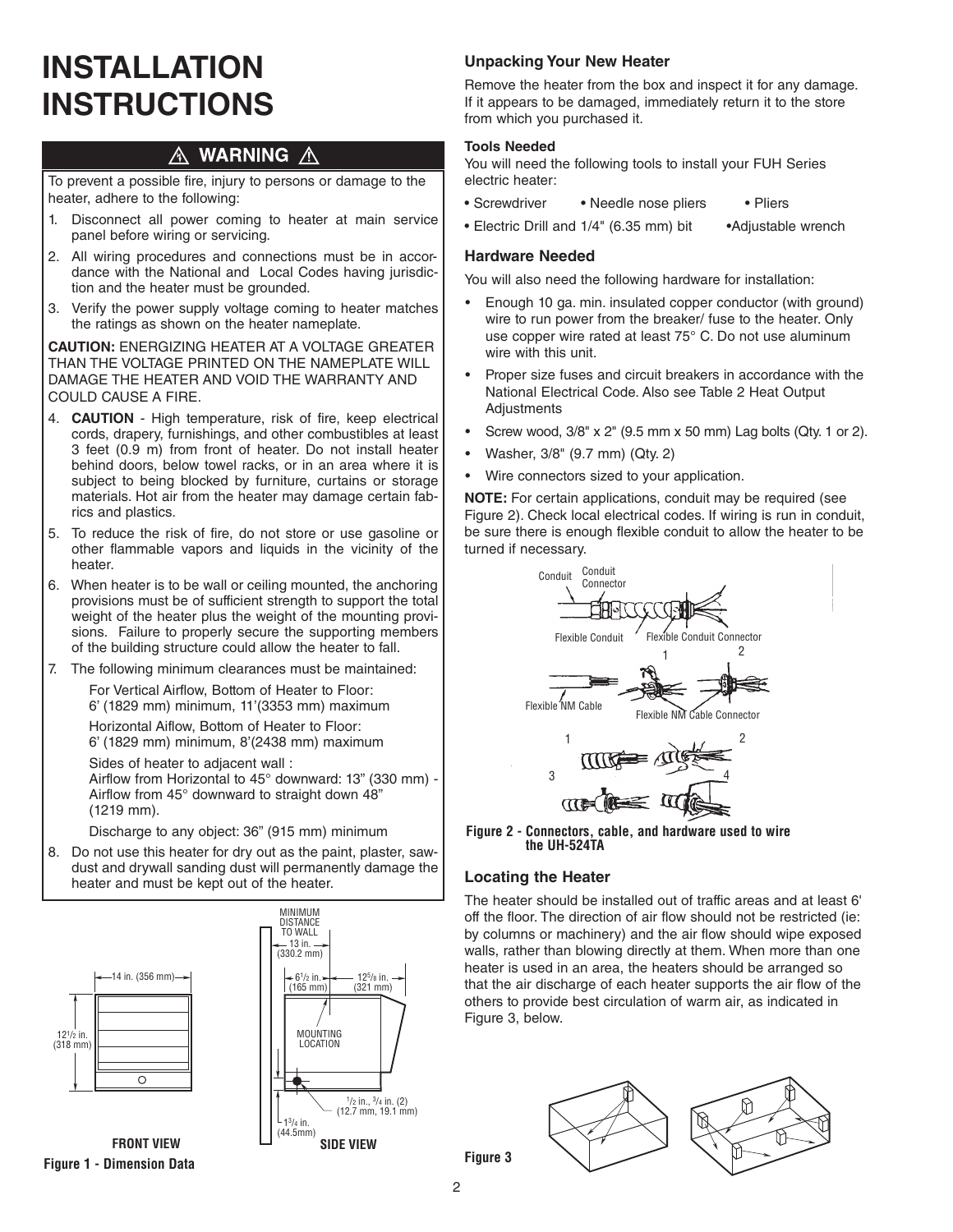### **Mounting**

- 1. Remove the mounting bracket from the heating unit by loosening the bracket screws with a wrench and slipping the handle off over the screw heads.
- 2. Locate a stud in the ceiling and attach the mounting bracket to the ceiling joist as shown in Figures 4-A or 4-B. Place a washer on the screw between the bracket and the ceiling to act as a spacer and screw them into the stud. Tighten the screws enough to securely hold the heating unit with the air flow pointed in the proper direction.



3. Lift the heater up and into the mounting bracket. Align the screws on each side of the heater with the keyhole slots in the mounting brackets. If the heater is to be tilted, it must be positioned in the lower keyhole slots (see Figure 5). Tighten the bracket screws so the unit is securely suspended at the desired position.



### **Wiring**

- 1. To connect the power to the heater, simply remove the screw from the front of the unit. This allows the hinged bottom to open, providing access to the electrical wiring and connectors. (See Figure 5)
- 2. Attach the cable connectors to the unit (See Figure 2) and slide the 10 gauge wire through the cable connector. Pull enough wire through the connector to work with when making the the connections.

**NOTE:** Wiring compartment volume: 370 in<sup>3</sup> (6063 cm<sup>3</sup>)

3. Connect the wire to the power terminal block located in the base of the heater (See Figure 6).

**NOTE:** Unit is 240/208 volts. When wiring a two conductor cable with ground the white wire must be marked black by adding a piece of black electrical tape to the wire near the point of connection.

**NOTE:** To decrease the heat output of the heating unit, see Adjust the Heat Output, Table 2 and Wiring Diagrams Figure 7.





**\*NOTE:** 240/208 volts. When wiring with a two conductor cable with ground, the white wire must be marked black.

#### **WARNING** ⚠ <u>Л\</u>

TO PREVENT POSSIBLE ELECTRIC SHOCK, DISCONNECT POWER TO THE HEATER AT THE MAIN SERVICE BOX BEFORE ATTEMPTING TO ADJUST THE HEAT OUTPUT OF THIS UNIT.

### **Adjusting the Heat Output**

Heat output can be increased or decreased by switching wires at the wattage change terminal board. The heater is factory wired to deliver a heat output of 17,065 BTU per hour. Should your particular application require less heat output, refer to Table 2 below and change the wires at the wattage change terminal board as shown in Wiring Diagram Figure 7A or 7B.

### **Table 2 - Heat Output Adjustments FUH54C**

| <b>BTU/HR</b>  | <b>VOLTS</b> | <b>WATTS</b> | <b>MAX</b><br><b>FUSE</b><br><b>SIZE</b> | <b>HEATER</b><br><b>AMPS</b> | <b>MOVE JUMPERS FROM</b><br>C-D TO A-B |
|----------------|--------------|--------------|------------------------------------------|------------------------------|----------------------------------------|
|                |              |              |                                          |                              |                                        |
| 17065          | 240          | 5000         | 30                                       | 20.9                         | <b>NONE</b>                            |
| 14215          | 240          | 4165         | 25                                       | 17.4                         | <b>BLUE</b>                            |
| 11365          | 240          | 3332         | 20                                       | 13.9                         | <b>BLUE &amp; YELLOW</b>               |
| 8533           | 240          | 2500         | 15                                       | 10.4                         | BLUE, YELLOW & RED                     |
| 12799          | 208          | 3750         | 25                                       | 18.0                         | <b>NONE</b>                            |
| 10659          | 208          | 3123         | 20                                       | 15.0                         | <b>BLUE</b>                            |
| 8533           | 208          | 2500         | 15                                       | 12.0                         | <b>BLUE &amp; YELLOW</b>               |
| 6396           | 208          | 1874         | 15                                       | 9.0                          | BLUE, YELLOW & RED                     |
| <b>FUH724A</b> |              |              |                                          |                              |                                        |

**MAX** FUSE | HEATER | MOVE JUMPERS FROM BTU/HR | VOLTS | WATTS | SIZE | AMPS | C-D TO A-B 25,598 | 240 | 7,500 | 45 | 31.3 | NONE 21,331 | 240 | 6,250 | 35 | 26.1 | BLUE 17,065 240 5,000 30 20.9 BLUE & YELLOW 12,799 240 3,750 20 15.7 BLUE, YELLOW & RED 19,198 | 208 | 5,625 | 40 | 27.1 | NONE 15,990 | 208 | 4,685 | 30 | 22.3 | BLUE 12,799 208 3,750 25 18.1 BLUE & YELLOW 9,598 208 2,812 20 13.6 BLUE, YELLOW & RED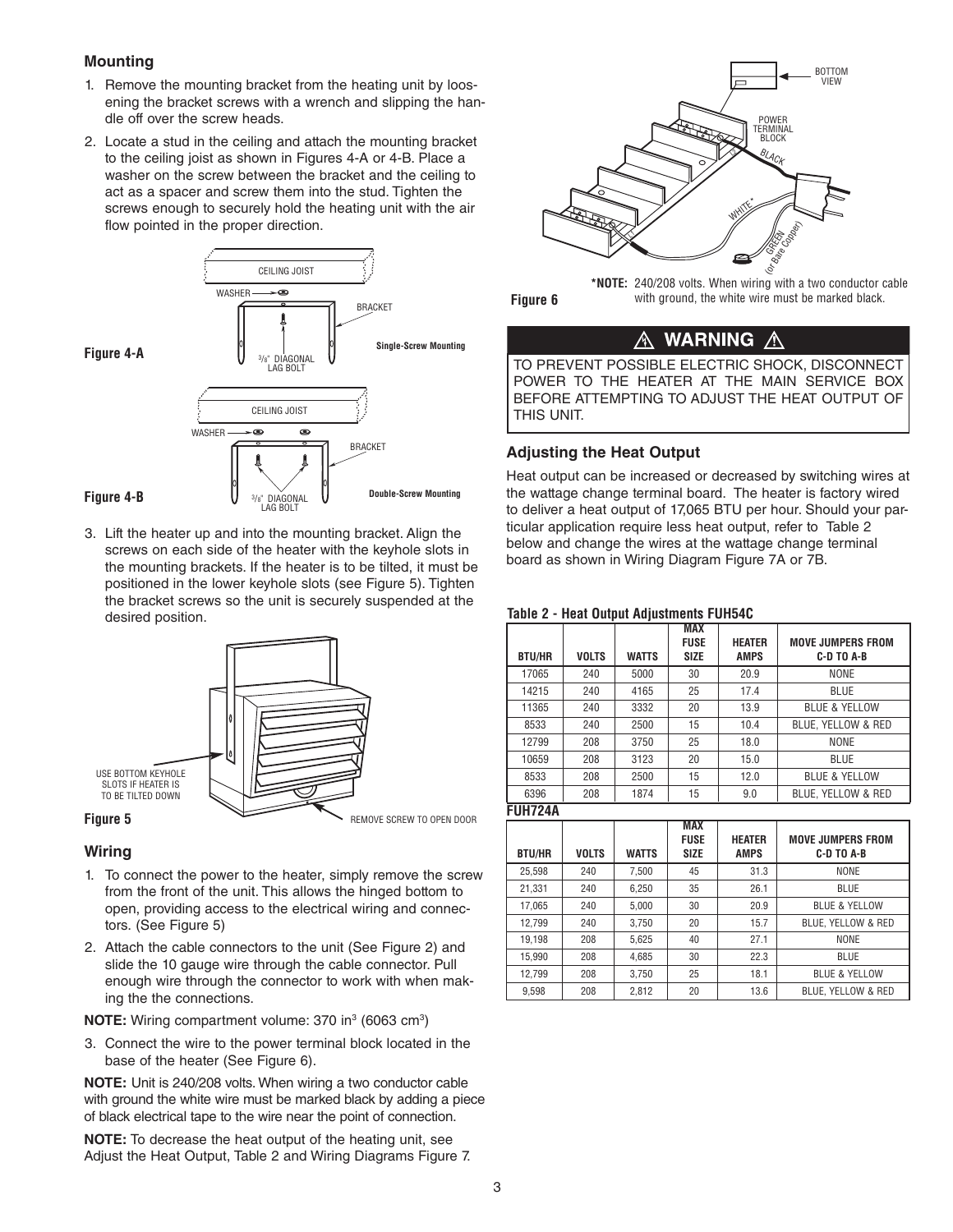

**Figure 7A - Wiring Diagram FUH54C**



## **OPERATING INSTRUCTIONS Figure 7B - Wiring Diagram FUH724A**

- 1. Heater must be properly installed before operation.
- 2. After heater is completely assembled, rotate thermostat knob counterclockwise until control stops. This is the minimum heat setting.
- 3. Turn power supply to heater "ON" at main switch panel.
- 4. Heater should not operate. If it operates disconnect power and recheck wiring.
- 5. Rotate thermostat clockwise until it stops (maximum heat setting).
- 6. Heater should turn on after a brief delay (see Automatic Fan Delay below). If heater and fan do not come on, disconnect power and check wiring.

**NOTE:** The first time you operate the unit, it may smoke slightly. This is due to the residual cleaning agents used to clean the element when the heater is manufactured. This is normal and does not indicate a problem with the unit. This condition will stop after the heater has been in operation for a few minutes.

- 7. Allow heater to continue to operate until room temperature reaches desired comfort level. Then rotate thermostat knob counterclockwise slowly until thermostat clicks off. (Note that the fan delay will keep the fan running until the elements cool.) Heater will cycle on and off to maintain room temperature.
- 8. It may be necessary to readjust thermostat a time or so until exact comfort level is attained. Rotation in the clockwise direction will increase the amount of time the heater will produce heat. Rotation in the counterclockwise direction will reduce the amount of time the heater is on.

**Automatic Fan Delay:** The FUH Series has an automatic fan delay. When the thermostat calls for heat, fan action is delayed momentarily until the heating elements warm. This prevents the circulation of cold air. When the heater raises the temperature of the room to the thermostat set point, the heating element is turned off but the fan will continue to run until the heating element cools down. This prevents exposing the unit to residual heat, provides a higher comfort level and prolonged element life.

**Automatic Thermal Limit:** FUH Series is equipped with a thermal limit which will automatically shut off the heater in the event of overheating. Should the thermal limit activate an alarm light will be visible on the front of the heater next to the thermostat knob. The heater will turn on when the operating temperature returns to normal. Should the unit overheat and activate the thermal limit, the cause of the overheating should be determined before further operation.

## <u>A</u> WARNING A

DO NOT TAMPER WITH OR BYPASS ANY SAFETY LIMITS INSIDE HEATER.

## **CAUTION A**

CAUTION - DO NOT CONTINUE TO ATTEMPT TO USE THE HEATER IF THE THERMAL LIMIT REPEATEDLY OPERATES. TO DO SO COULD PERMANENTLY DAMAGE THE HEATER OR CREATE A FIRE OR SAFETY HAZARD.

**NOTE:** If the unit is installed in an area where the temperature is below 50° F, the fan may cycle on and off until the temperature in the room rises above 50° F, this is normal and does not indicate a problem with the unit. As soon as the heater warms the air in the room above 50°, the fan will operate continually until the thermostat has reached the room set point.

### **Adjusting Air Flow Direction**

You can adjust the direction of air flow by:

1. Turning the unit. If the unit has been installed with a single lag bolt, as shown in Figure 8, simply turn the entire unit as needed to adjust air flow.



**Figure 8**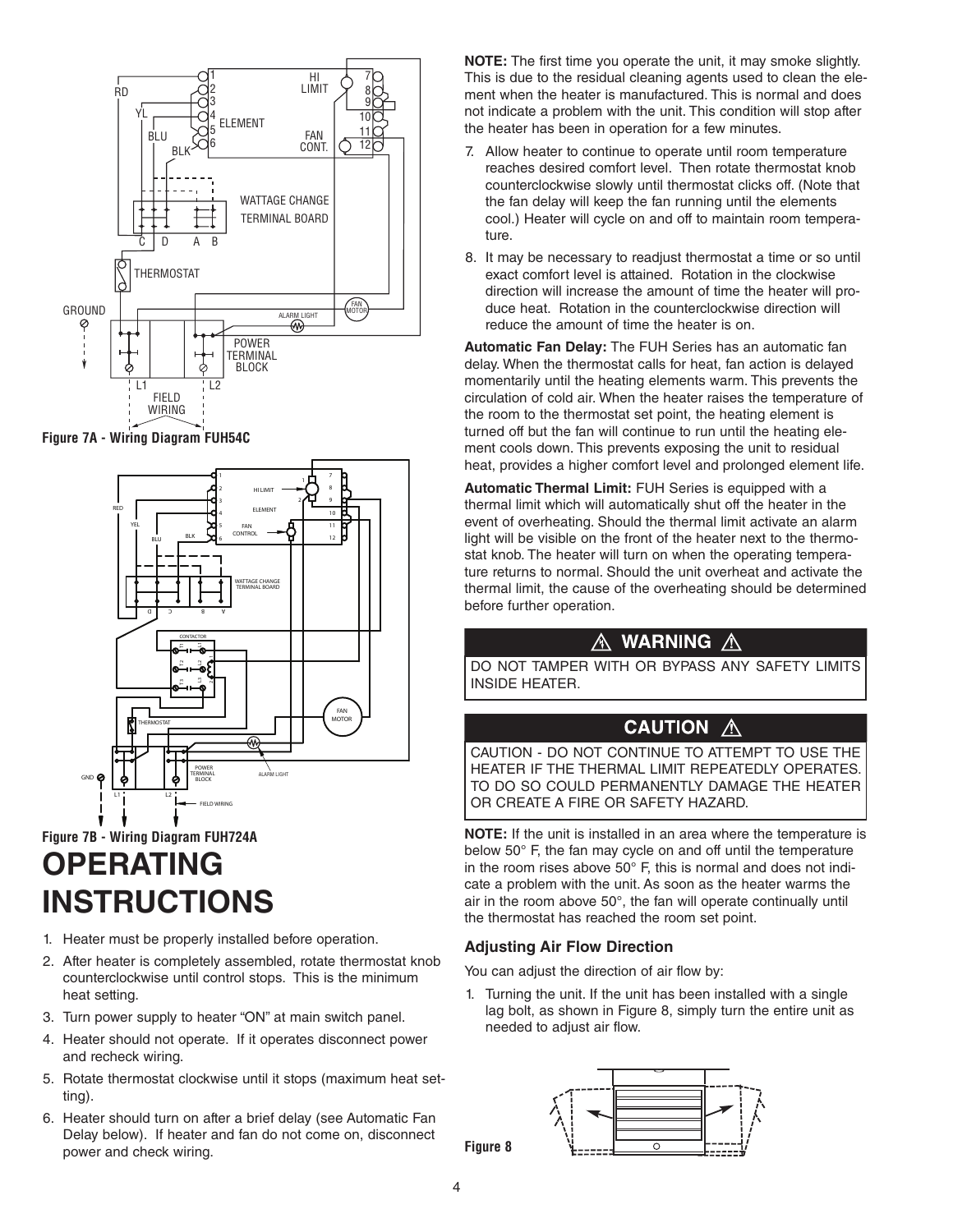2. Tilting the unit. Loosen the bracket screws, tilt the heater to the desired position, and re-tighten the bracket screws (see Figure 4).

**NOTE:** To tilt the heater it must be mounted in bottom key hole slots of mounting bracket to maintain adequate clearance and prevent possible overheating.

3. Adjusting the louvers to the desired position.

**NOTE:** The louvers are designed so they can not be completely closed. Do not attempt to defeat this feature, damage to the unit can result.

It is important to keep this heater clean. Your heater will give you years of service and comfort with only minimum care. To assure efficient operation follow the simple instructions below.

### △ WARNING △

ALL SERVICING BEYOND SIMPLE CLEANING THAT REQUIRES DISASSEMBLY SHOULD BE PERFORMED BY QUALIFIED SERVICE PERSONNEL.

## <u>A</u> WARNING <u>A</u>

TO REDUCE RISK OF FIRE AND ELECTRIC SHOCK OR INJURY, DISCONNECT ALL POWER COMING TO HEATER AT MAIN SERVICE PANEL AND CHECK THAT THE ELEMENT IS COOL BEFORE SERVICING OR PERFORMING MAINTENANCE.

### **User Cleaning Instructions:**

- 1. After the heater has cooled, a vacuum cleaner with brush attachment may be used to remove dust and lint from exterior surfaces of the heater including the grille openings.
- 2. With a damp cloth, wipe dust and lint from grille and exterior surfaces.
- 3. Return power to heater and check to make sure it is operating properly.

### **Maintenance Cleaning Instructions:**

### *(To be performed only by Qualified Service Personnel)*

At least annually, the heater should be cleaned and serviced by a qualified service person to assure safe and efficient operation. After completing the cleaning and servicing, the heater should be checked for proper operation.

# **MAINTENANCE INSTRUCTIONS**

It is important to keep this heater clean. Your heater will give you years of service and comfort with only minimum care. To assure efficient operation follow the simple instructions below.

### $\wedge$  warning  $\wedge$

ALL SERVICING BEYOND SIMPLE CLEANING THAT REQUIRES DISASSEMBLY SHOULD BE PERFORMED BY QUALIFIED SERVICE PERSONNEL.

#### AN. **WARNING** A

TO REDUCE RISK OF FIRE AND ELECTRIC SHOCK OR INJURY, DISCONNECT ALL POWER COMING TO HEATER AT MAIN SERVICE PANEL AND CHECK THAT THE ELEMENT IS COOL BEFORE SERVICING OR PERFORMING MAINTENANCE.

### **User Cleaning Instructions:**

- 1. After the heater has cooled, a vacuum cleaner with brush attachment may be used to remove dust and lint from exterior surfaces of the heater including the grille openings.
- 2. With a damp cloth, wipe dust and lint from grille and exterior surfaces.
- 3. Return power to heater and check to make sure it is operating properly.

### **Maintenance Cleaning Instructions:**

#### *(To be performed only by Qualified Service Personnel)*

At least annually, the heater should be cleaned and serviced by a qualified service person to assure safe and efficient operation. After completing the cleaning and servicing, the heater should be checked for proper operation.